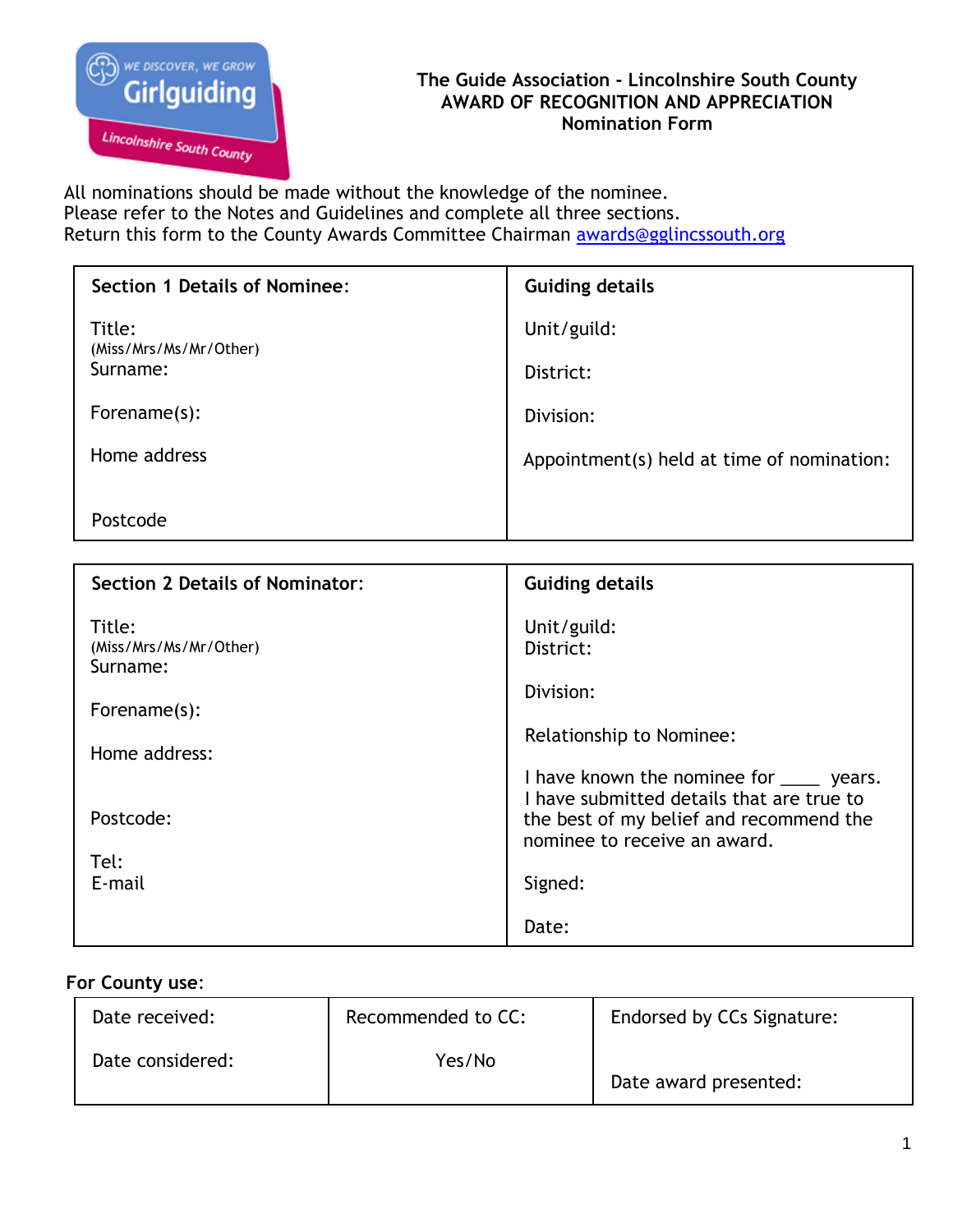### **Section 3**

Please give all relevant details of the Nominee to help the committee come to a decision about the award: e.g. What they have done, when they did it, how long they have been doing it, who was involved, etc.